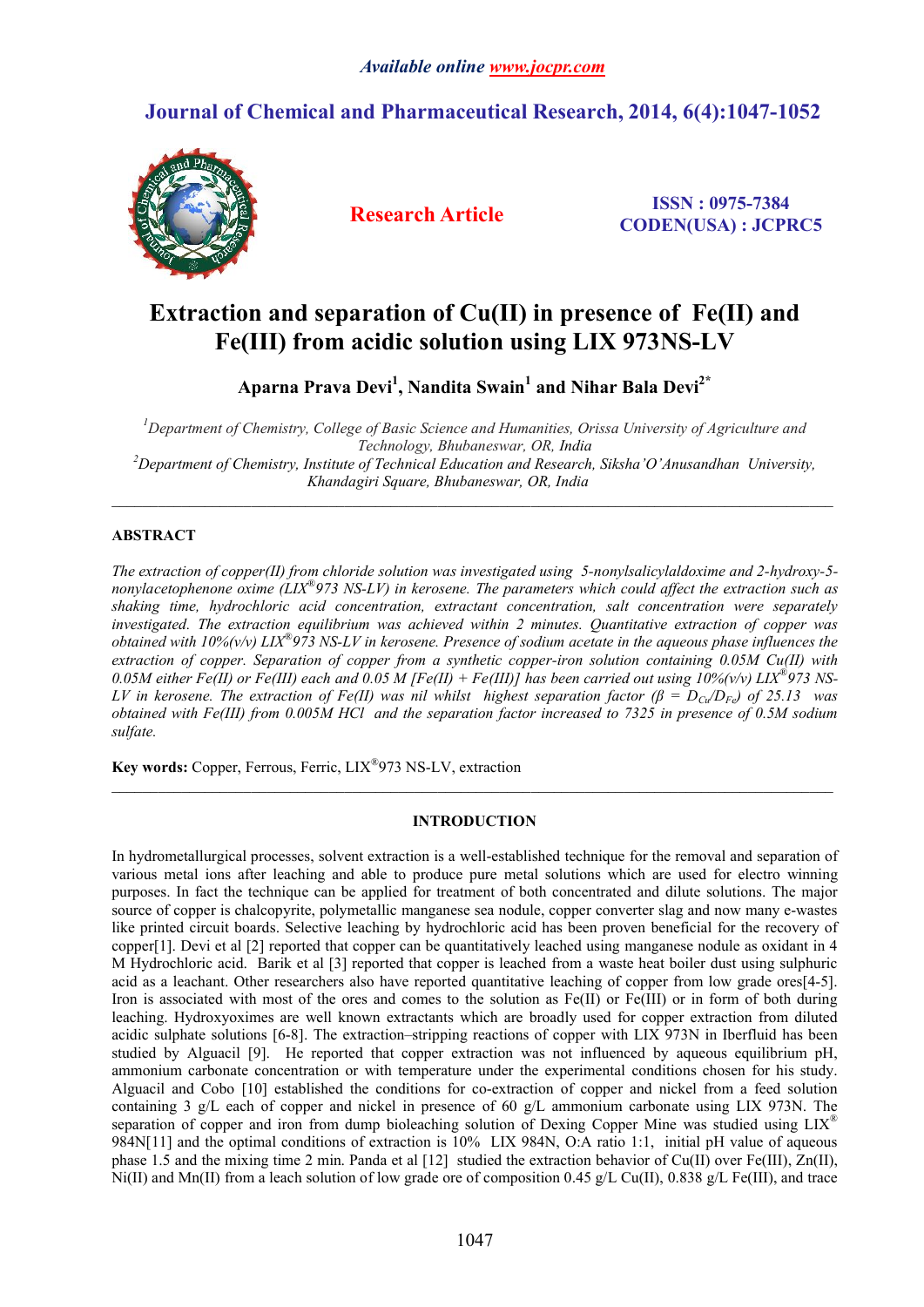amounts of other impurities using LIX® 984N-C. Copper was effectively extracted and separated from other metals in two stages at A:O ratio of 2 :1 corresponding equilibrium pH of 1.85 using 1.5% LIX® 984N-C. Hariharan et al [13] reported the extraction of iron using TOPO from various acid medium and found quantitative extraction of iron from sulphuric acid medium. As new extractants are being introduced to the market and LIX® 973NS-LV is mainly produced aiming at copper extraction on the other hand, no data are available on literature about its use in solvent extraction of copper in presence of other impurities. The purpose of this present work is to study the extraction of copper from chloride medium using LIX® 973NS-LV in kerosene. The effect of hydrochloric acid concentration, extractant concentration and various salts on the extraction of copper was investigated. Separation of Cu(II) from synthetic solutions containing ferrous / ferric ions alone and in presence of both was studied using LIX<sup>®</sup> 973NS-LV in kerosene.

*\_\_\_\_\_\_\_\_\_\_\_\_\_\_\_\_\_\_\_\_\_\_\_\_\_\_\_\_\_\_\_\_\_\_\_\_\_\_\_\_\_\_\_\_\_\_\_\_\_\_\_\_\_\_\_\_\_\_\_\_\_\_\_\_\_\_\_\_\_\_\_\_\_\_\_\_\_*

# **EXPERIMENTAL SECTION**

## **2.1Solutions and Reagents**

The stock solutions of copper(II), Iron (II) and (III) (0.25M) were prepared by dissolving required amount of their chloride salts in double distilled water. Samples of LIX® 973NS-LV (a mixture of 5-nonylsalicylaldoxime and 2 hydroxy-5-nonylacetophenone oxime) was supplied by Cognis Inc. and were used without further purification. Commercial grade kerosene was used as diluent. Organic phase solution was prepared by diluting the desired amount of extractant in kerosene to the required concentration. All other reagents used were of analytical reagent grade.

#### **2.2Experimental Methods**

The metal bearing solution was equilibrated with an equal volume of LIX® 973NS-LV for 5 minutes in a separating funnel as kinetics of copper extraction is very first with LIX reagents to reach the equilibrium. After phase disengagement the aqueous phase was collected and the metal content in the aqueous phase was determined by thiosulfate method using starch as the indicator. The ferrous concentration in the raffinate was determined by potassium dichromate method. When both copper and iron were present, the aqueous phase was analyzed with an ELICO type Atomic Absorption Spectrophotometer. The concentration of the metal ion in the organic phase was calculated by the difference of concentration before and after extraction. When required, the organic phase was determined after filtration through 1PS phase separating paper and stripping with  $15\%$  H<sub>2</sub>SO<sub>4</sub> followed by analysis with AAS. All the extraction experiments were carried out at 30±1°C.

#### **RESULTS AND DISCUSSION**

## **3.1Extraction of Copper using LIX 973NS-LV**

#### **3.1.1Effect of equilibration time**

Experiments were carried out at room temperature to study the effect of equilibration time on the extraction of 0.05M copper from 0.005M HCl in the range 30 sec – 10 minutes with 5% (v/v)  $\text{LIX}^{\textcircled{\tiny{\text{R}}}}$  973NS-LV in kerosene. The percentage extraction increased from 65% in 30 second to 77.7% in 2 minutes and further increase in time has no effect on percent extraction of copper[Figure 1]. Hence a five minute of shaking time was maintained in all experiments assuming achievement of complete equilibrium.



Time, sec

Figure 1: Effect of equilibration time on copper extraction. Aq: 0.05 M Cu(II), 0.005 M HCl; Org 5%(v/v)LIX 973NS-LV in kerosene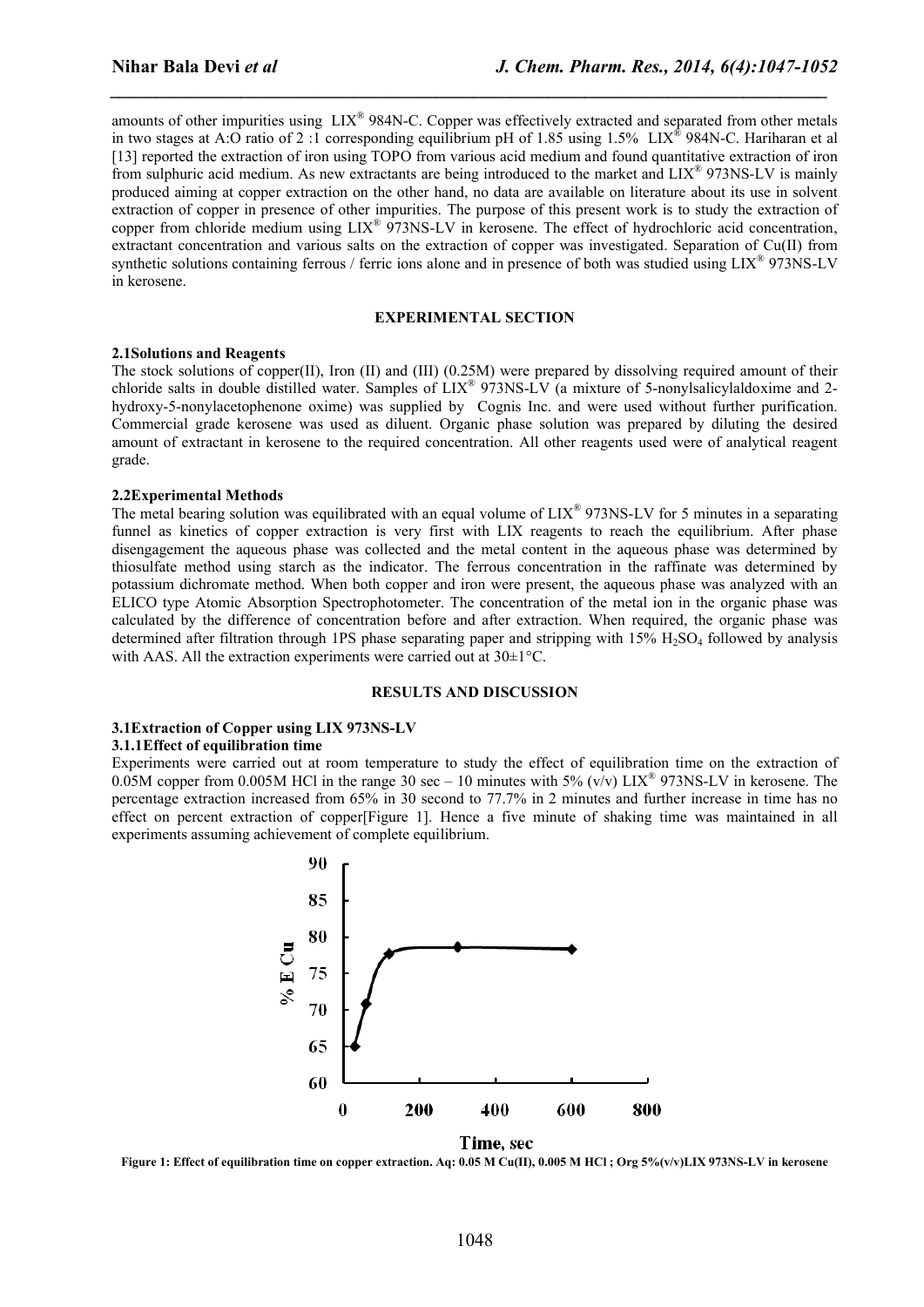### **3.1.2. Effect of Hydrochloric acid concentration**

To study the effect of hydrochloric acid concentration on extraction of 0.05M Cu(II), experiments were carried out at equal phase ratio in the decreasing acid concentration range  $0.1M - 0.005M$  using  $5\% (v/v)$  LIX<sup>®</sup> 973NS-LV in kerosene. The results of the experiments were presented in Figure 2 as percent copper extraction versus acid molarity. The percentage extraction increased with decrease in HCl concentration. When HCl concentration is 0.1M, no copper was extracted into the organic phase and it was increased to 73.8 with acid molarity of 0.02M and further decrease in acid concentration did not affect the copper extraction much as it was 77.7% with 0.005M HCl. Similar type of behavior was also reported by Reddy et al [14] where they found the percentage extraction of copper decreased with decrease in initial pH (1.2-3.2) with LIX 973N. In this work the maximum extraction of copper was 77.7% with 5% $(v/v)$  LIX<sup>®</sup> 973NS-LV at 0.005M HCl concentration.

*\_\_\_\_\_\_\_\_\_\_\_\_\_\_\_\_\_\_\_\_\_\_\_\_\_\_\_\_\_\_\_\_\_\_\_\_\_\_\_\_\_\_\_\_\_\_\_\_\_\_\_\_\_\_\_\_\_\_\_\_\_\_\_\_\_\_\_\_\_\_\_\_\_\_\_\_\_*



**Figure 2: Effect of acid concentration on copper extraction. Aq: 0.05M Cu(II); Org:5%(v/v) LIX 973NS-LV in kerosene**

### **3.1.3Effect of Extractant concentration**

Different concentration of LIX<sup>®</sup> 973NS-LV (2.5–15%)(v/v) were used to study the effect of extractant concentration on extraction of copper(II) (0.05M) from 0.005 M HCl. The percent copper extraction was increased from 39 to 99.7 with increase in extractant concentration from 2.5% to  $10\%$  (v/v) LIX<sup>®</sup> 973NS-LV, respectively shown in Figure 3.



**Figure 3: Effect of extractant concentration on copper extraction. Aq: 0.05M Cu(II) and 0.005M HCl ; Org: LIX 973NS-LV in kerosene**

#### **3.1.4Effect of various salts**

The solvent extraction process mainly depends on the nature of leach liquors. Recovery of metals from mixed medium leach liquors these days are also of importance [15-16]. Sarangi et al [15] studied the separation and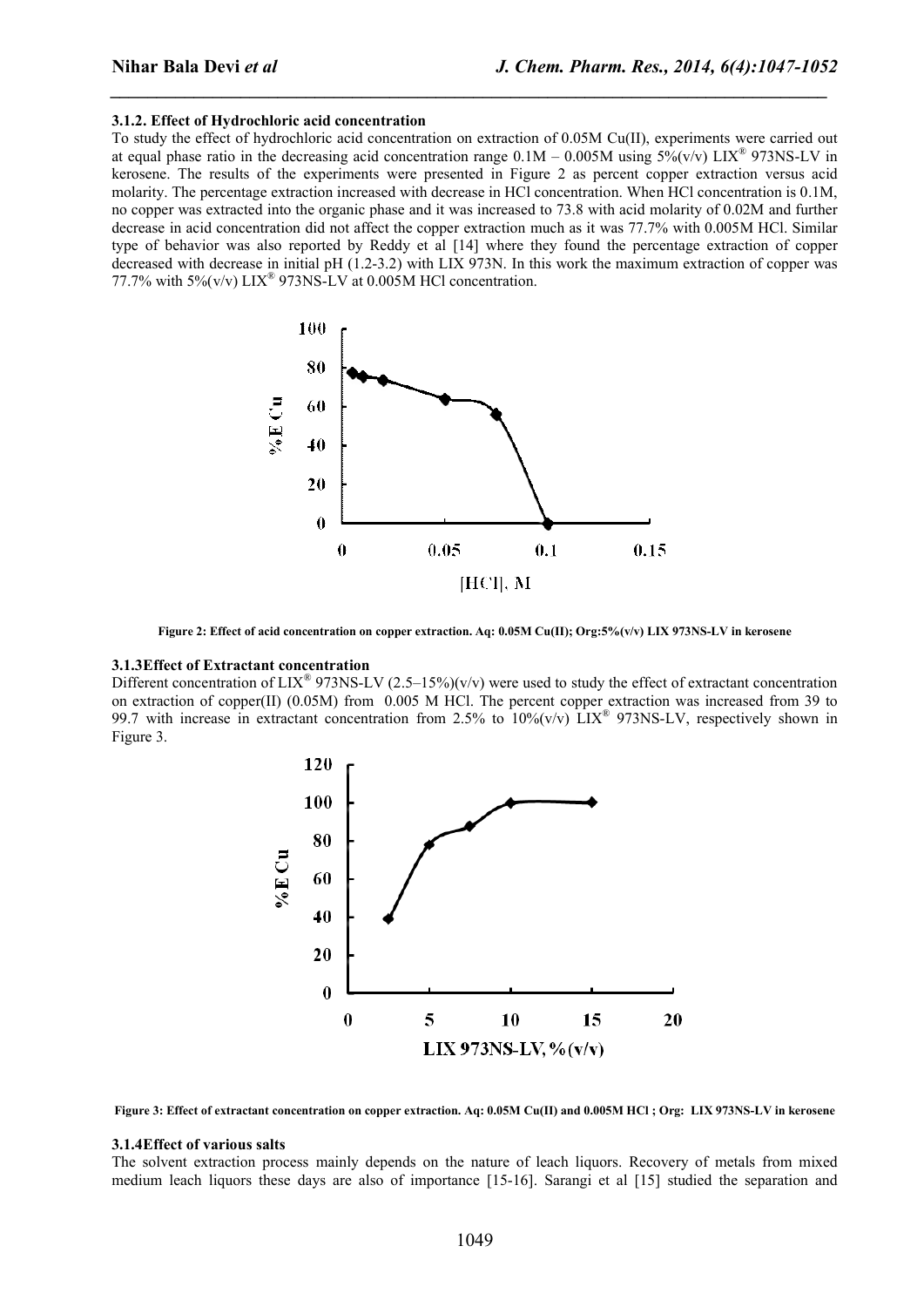recovery of iron(III), copper(II) and zinc(II) from mixed sulfate and chloride media whereas El-Hefny et al used the sulfate/thiocyanate media for zinc and cobalt separation [16]. The extraction of 0.05M Cu(II) which also contained the same amount of chloride ion was carried out in the presence of different salts like sodium sulfate, sodium chloride, sodium nitrate and sodium acetate (each of 0.5 M) with 5% (v/v) LIX® 973NS-LV in kerosene. The results showed that the distribution coefficient of copper was increased for sodium acetate and sodium sulfate, whilst it decreased with sodium nitrate and sodium chloride (Table 1). This may be due to the larger size of acetate and sulfate ions, which facilitates copper extraction due to salting out effect.

*\_\_\_\_\_\_\_\_\_\_\_\_\_\_\_\_\_\_\_\_\_\_\_\_\_\_\_\_\_\_\_\_\_\_\_\_\_\_\_\_\_\_\_\_\_\_\_\_\_\_\_\_\_\_\_\_\_\_\_\_\_\_\_\_\_\_\_\_\_\_\_\_\_\_\_\_\_*

**Table 1: Effect of various salts on the percent extraction of copper. Aq: 0.05 M Cu(II), 0.005 M HCl ; Org: 5% (v/v)LIX 973NS-LV in kerosene**

| [Salt], $0.5M$                  | $D_{Cu}$ | % Extraction |
|---------------------------------|----------|--------------|
| CH <sub>3</sub> COONa           | 1187     | 92.2         |
| Na <sub>2</sub> SO <sub>4</sub> | 4.15     | 80.6         |
| NaNO <sub>3</sub>               | 2.43     | 70.8         |
| NaCl                            | 222      | 68 9         |

#### **3.2Solvent extraction behavior of copper in presence of Iron(II) and Iron(III)**

From the literature, it is evident that most of copper leaching was carried out using mineral acids, with some oxidants directly from ores or from secondary sources. As a result there is a possibility of presence of iron in its  $+2$ or +3 oxidation state along with copper. Therefore, extraction behavior of copper in presence of either ferrous or ferric ion from an aqueous solution containing 0.05M Cu(II) and 0.05M Fe(II) / Fe(III) and both Fe(III) and Fe(III) (0.025M each) was studied using  $10\%$  (v/v) LIX<sup>®</sup> 973NS-LV in kerosene.

## **3.2.1Extraction of Cu(II) in presence of Iron(II)**

To know the co-extraction of Fe(II) along with Cu(II), extractions were carried out from a feed solution containing 0.05 M each of cupric chloride and ferrous chloride varying the HCl concentrations in the range 0.005M-0.05M with  $10\%$  (v/v) LIX<sup>®</sup> 973NS-LV in kerosene. The data were plotted in Figure 4, which clearly showed that the extraction Fe(II) was nil over the entire concentration of acid studied which indicates effective separation of Cu(II) from Fe(II).



**Figure 4: Plot of % E versus [HCl], M. Aq: 0.05M Cu(II), 0.05M Fe(II); Org:10%(v/v) LIX 973NS-LV in kerosene**

#### **3.2.2Extraction of Cu(II) in presence of Iron (III)**

The extraction of 0.05M CuCl<sub>2</sub> in presence of 0.05M FeCl<sub>3</sub> was investigated using 10% (v/v) LIX<sup>®</sup> 973NS-LV in kerosene from same hydrochloric acid concentration of 0.005M. The analysis of the results indicated that coextraction of Fe(III) occurred along with Cu(II) and the extraction of both metals decreased with increase in acid molarity (Figure 5). The extraction of copper was decreased from 93.7% to 72.2 % and the extraction of iron was decreased from 37.1% to 18.2% when HCl concentration increased from 0.005M to 0.05M. The separation factor (β  $= D_{C<sub>U</sub>}$  /  $D_{F<sub>Q</sub>}$ ) was calculated and tabulated in Table 2. Highest separation factor of 25.13 was achieved from 0.005M HCl using  $10\%$  (v/v)  $\text{LIX}^{\text{\textcircled{N}}}$  973NS-LV in kerosene.

The effect of various salts like sodium sulfate, sodium chloride, sodium nitrate and sodium acetate on the separation factor of copper and iron was studied from 0.005M HCl. The aqueous solutions were prepared by dissolving 0.5M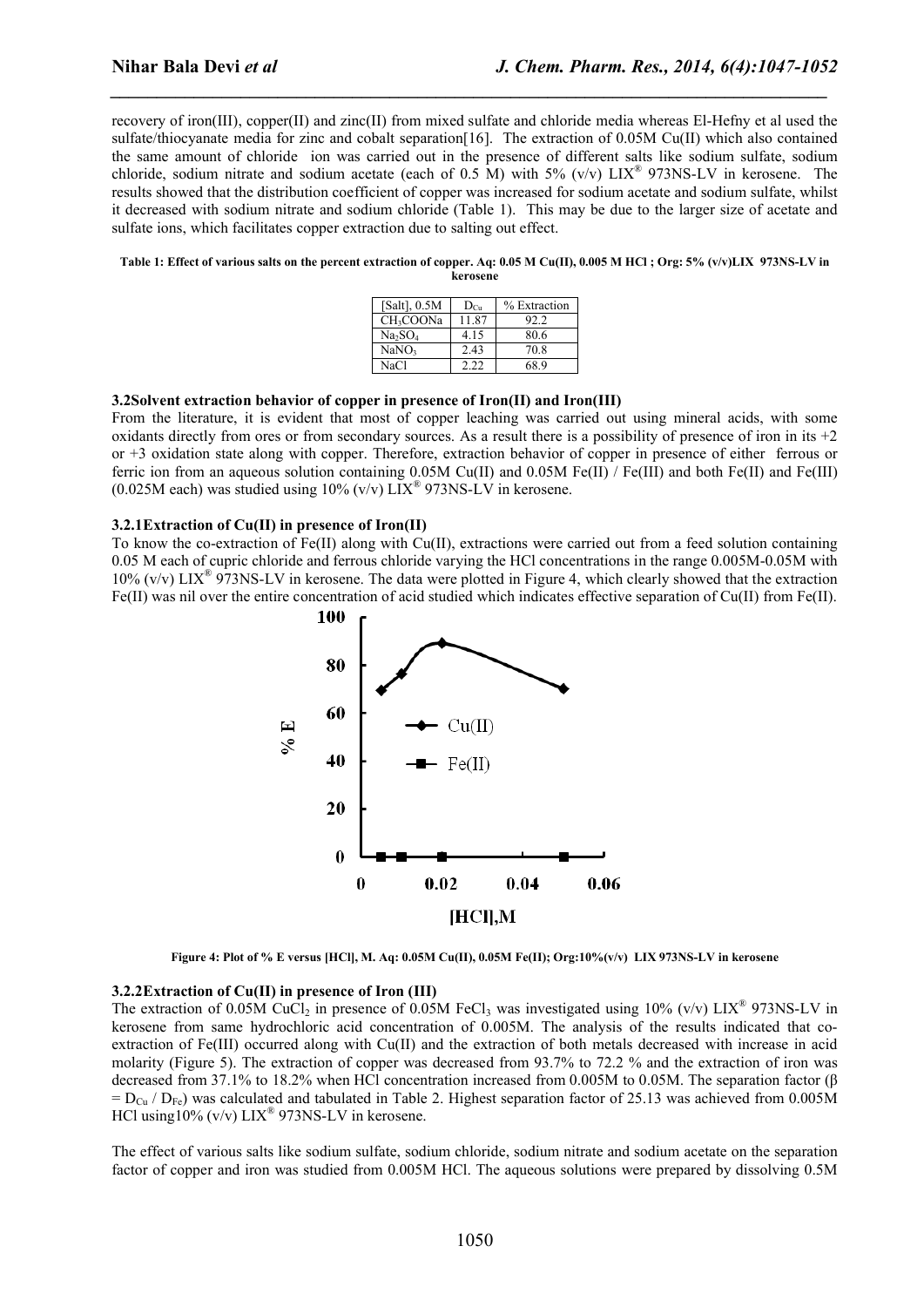of the respective salts with 0.05M each of CuCl<sub>2</sub> and FeCl<sub>3</sub> with 0.005M HCl and the extractions were carried out at equal phase ratios with 10% (v/v) LIX® 973NS-LV in kerosene. Highest separation factor of 7325 was obtained with Na<sub>2</sub>SO<sub>4</sub>. Though the extraction of copper was highest from sodium acetate media, but the co-extraction of Fe(III) was also increased to 44.6%. [Table 3]. The separation factor(β) followed the order: Na<sub>2</sub>SO<sub>4</sub> > NaNO<sub>3</sub> > CH3COONa > NaCl.

*\_\_\_\_\_\_\_\_\_\_\_\_\_\_\_\_\_\_\_\_\_\_\_\_\_\_\_\_\_\_\_\_\_\_\_\_\_\_\_\_\_\_\_\_\_\_\_\_\_\_\_\_\_\_\_\_\_\_\_\_\_\_\_\_\_\_\_\_\_\_\_\_\_\_\_\_\_*



**Figure 5: Plot of % E versus [HCl], M. Aq: 0.05M Cu(II), 0.05M Fe(III); Org:10%(v/v) LIX973NS-LV in kerosene**

**Table 2: Effect of HCl concentration on the separation factor of Cu(II) and Fe(III). Aq: 0.05 M Cu(II), 0.05 M Fe(III) ; Org: 10% (v/v)LIX 973NS-LV in kerosene**

| [HCl], M | $D_{Cu}$ | $D_{Fe}$ | $S.F(\beta) = D_{Cu}/D_{Fe}$ |
|----------|----------|----------|------------------------------|
| 0.005    | 14.85    | 0.59     | 25.13                        |
| 0.01     | 3.06     | 0.30     | 10.12                        |
| 0.02     | 2.96     | 0.29     | 9.99                         |
| 0.05     | -.6      | 22       | 11 67                        |

## **3.2.3Extraction of Cu(II) in presence of Iron(II) and Iron(III)**

Aqueous solutions containing of 0.05M Cu(II) and equal amounts of Fe(II) and Fe(III) (0.025M each) were equilibrated with equal volume of 10% (v/v)  $\text{LIX}^{\text{B}}$  973NS-LV in kerosene varying the HCl concentration over the range 0.005-0.05M. The percent extraction of copper increased from 86 to 89.7% with increase in acid concentration from 0.005M to 0.05M in presence of both ferrous and ferric ions. Simultaneously the percent extraction of iron also increased from 8 to 17% [Figure 6]. To know how much of ferrous ion was extracted, the raffinates were titrated

#### **Table 3: Effect of various salts on the separation factor of Cu(II) and Fe(III). Aq: 0.05 M Cu(II), 0.05M Fe(III), 0.005 M HCl ; Org: 10 %(v/v)LIX 973NS-LV in kerosene**

| [Salt], $0.5M$                  | $D_{Cu}$ | $D_{Fe}$ | $S.F(\beta) = D_{Cu}/D_{Fe}$ |
|---------------------------------|----------|----------|------------------------------|
| CH <sub>3</sub> COONa           | 50.2     | 0.8      | 62.75                        |
| Na <sub>2</sub> SO <sub>4</sub> | 26.37    | 0.0036   | 7325                         |
| NaNO <sub>3</sub>               | 6.26     | 0.074    | 84.59                        |
| NaCl                            | 5.129    | 0.124    | 41.36                        |

**Table 4: Effect of HCl concentration on the separation factor of Cu(II) in presence of both Fe(II) and Fe(III). Aq: 0.05 M Cu(II), 0.025 M each Fe(II) and Fe(III) ; Org: 10% (v/v)LIX 973NS-LV in kerosene**

| [HCl], M | $D_{Cu}$ | $D_{Fe}$ | $S.F(\beta) = D_{Cu}/D_{Fe}$ |
|----------|----------|----------|------------------------------|
| 0.005    | 6.155    | 0.106    | 58.07                        |
| 0.01     | 7.06     | 0.138    | 51.16                        |
| 0.02     | 7.9296   | 0.196    | 40.46                        |
| 0.05     |          |          | 43.5                         |